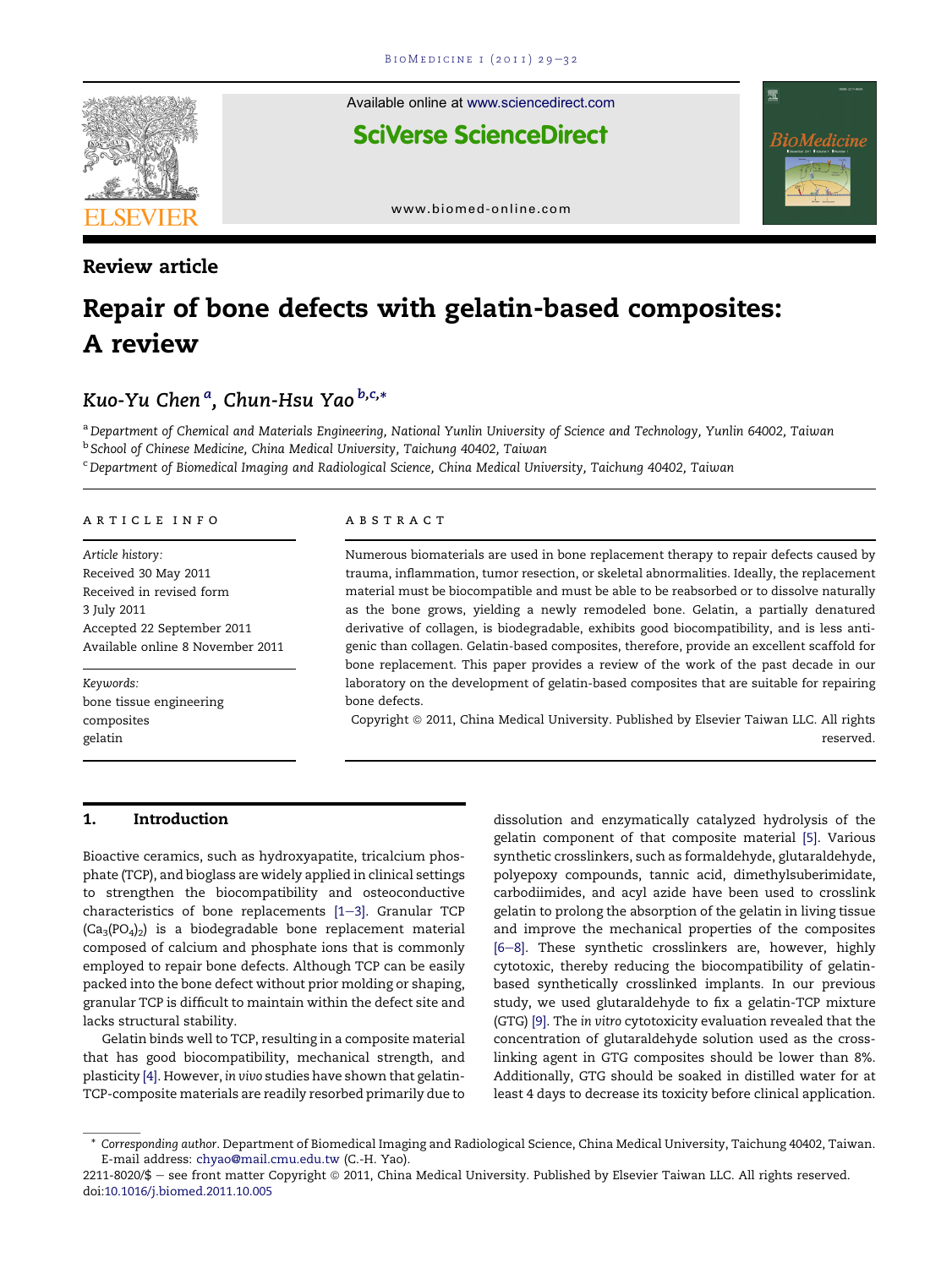Bone tissue engineering has the potential to regenerate bone with natural form and function. Successful bone tissue engineering depends on a suitable source of cells, appropriate culture conditions, and a biocompatible scaffold with a highly porous and interconnected pore structure. Recent advances in regenerative medicine have shown that stem cells can play an important role in the repair of skeletal defects. Bone marrow stromal cells (BMSCs) are a promising cell source for the restoration of bone defects because of their relative ease of procurement, great ability to self-renew, and their favorable osteogenic differentiation capabilities [\[10\].](#page-3-0) Several researchers have shown that BMSCs are effective at repairing bone defects in various animal models  $[11-13]$  $[11-13]$ . In addition, many researchers have studied the combination of BMSCs with gelatin-based scaffolds for bone tissue engineering [\[14](#page-3-0)-[16\].](#page-3-0) In this review, we summarize the results of 10 years of research conducted in our laboratory on the effectiveness of gelatin-based composites as viable material for repair of bone defects.

#### 2. Gelatin crosslinked with natural crosslinking reagents

Genipin is a natural crosslinking agent that is extracted from the fruits of Gardenia jasminoides Ellis. In our laboratory, we developed a material composed of genipin-crosslinked gelatin combined with TCP ceramic particles (GGT) that could be used as a scaffold for filling bone defects. We found that the degree of crosslinking and the rate of in vitro degradation of genipincrosslinked gelatin could be controlled by varying the concentration of genipin [\[17\].](#page-3-0) The concentration of genipin for more complete crosslinking reaction in the GGT composite was 0.5 wt% [\[17,18\].](#page-3-0) However, the concentration of genipin must be greater than 0.5 wt% to eliminate the risk of cytotoxicity [\[19\]](#page-3-0). In fact, we found that a concentration of genipin that exceeds 80 ppm in the culture medium was cytotoxic to osteoblasts [\[18\]](#page-3-0). Experiments on the subcutaneous implantation of the GGT composite in rats demonstrated that the foreign body capsule of the composite that had been crosslinked with 1.00 wt% genipin was much thicker than that of composites that had been crosslinked with 0.05, 0.10 or 0.50 wt% genipin. In addition, the composite had a low degree of porosity (68.0%  $\pm$  2.5%) after adding genipin. Therefore, low-toxicity crosslinkers are required to enable implants to form stable and biocompatible crosslinked materials without inducing a cytotoxic effect.

Oligomeric proanthocyanidins (OPCs) are naturally occurring, minimally cytotoxic crosslinkers that are present in many fruits, vegetables, nuts, seeds, and flowers as well as in the bark of many plant species. OPCs belong to a subgroup of flavonoid-condensed tannins, which are highly hydroxylated structures that can form insoluble complexes with carbohydrates and proteins [\[20\].](#page-3-0) These proanthocyanidins have been successfully used to fix biologic tissues and biomaterials, including porcine valves, collagen matrices, and chitosan-gelatin films and have been shown to be minimally cytotoxic  $[21-24]$  $[21-24]$  $[21-24]$ .

We prepared a biodegradable GTP composite comprising an OPC-crosslinked gelatin mixed with TCP for use as a bone

substitute [\[25,26\].](#page-3-0) When 5.0 wt% of OPC was added, the crosslinking reaction between gelatin and OPCs proceeded as close to completion as possible. The result indicated that the ability to crosslink gelatin molecules was higher in genipin than in OPCs. However, adding 5 wt% of OPCs to composites was effective at providing resistance to degradation in vitro and in vivo. Moreover, OPCs at a concentration of less than 100 ppm were able to promote the proliferation of MG-63 cells, indicating that genipin has higher toxicity than OPCs. Additionally, evaluation of cytotoxicity demonstrated that OPCs, gelatin, and calcium ion gradually released from the GTP composite facilitated the growth of MG-63 cells in vitro. The results of the in vivo evaluation of the subcutaneous implantation of the composite material in rats revealed a fairly uniform layer of surrounding fibrous tissue. There was no variation in the thickness of foreign body capsules of the GTP composites crosslinked with OPCs at a wt% concentration of 5.0, 7.5 or 10.0 wt%. Furthermore, experiments on the biological response of the GTP composite using a rabbit calvarial defect model demonstrated that the GTP composite did not cause any deleterious effects on the underlying brain tissues. Moreover, there was more evidence of new bone formation in the group that received a GTP composite comprising 5.0 wt% of OPCs than in the group that received deproteinized bovine bone over all implantation periods. Progressive replacement of the GTP composite by new bone was preceded by a combination of osteoconduction and biodegradation.

#### 3. BMSCs loaded onto a porous gelatin-based composite scaffold

The excellent biocompatibility and osteoconduction of the GTP composites make them promising materials for the clinical repair of bone defects. However, GTP composites have a dense morphology after the addition of OPCs. The dense morphology will impede the supply of oxygen and nutrients to the attached cells inside the scaffold and will detrimentally affect cell ingrowth. On the contrary, high porosity, large pores, and a three-dimensionally interconnected pore structure in the scaffold will provide sufficient space for the ingrowth of both new bone tissue and blood vessels following implantation into the host tissue.

We prepared a macroporous GTP composite containing TCP and OPCs crosslinked with gelatin using a salt-leaching method and found that the amount of salt added strongly influenced the morphology of the GTP composite. The GTP composite had a relatively homogeneous pore structure and a high porosity ( $\sim$  73%) when the weight ratio of salt particulates to composite was 4:1. The macropore sizes ranged from  $400 \mu m$  to 550  $\mu m$ . The cytotoxicity assay demonstrated that the extract from the porous GTP composite enhanced the proliferation of rat BMSCs and that the enhanced proliferation was attributable to the release of gelatin, OPCs, and calcium. In another experiment, we combined BMSCs with a porous GTP composite as a scaffold for bone tissue engineering. Rat BMSCs were seeded onto the porous GTP composite and cultured in a spinner flask to improve nutrient supply and metabolite removal. After 2 weeks of dynamic culturing, we found that the cells penetrated the pores and proliferated on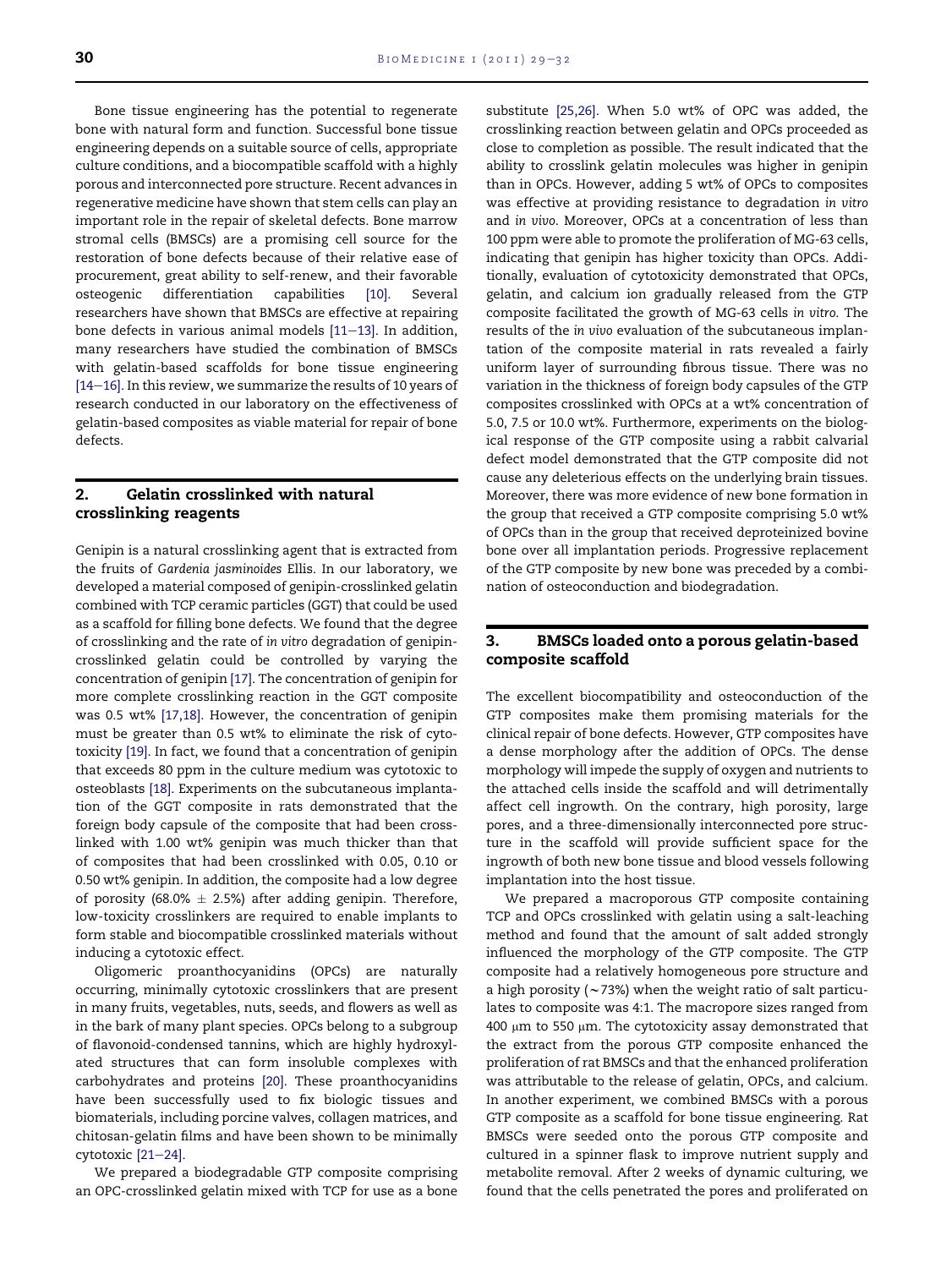<span id="page-2-0"></span>the scaffolds, indicating that the porous GTP scaffold is an appropriate material for the ingrowth of cells. We also tested whether the GTP scaffold could promote the ingrowth of new blood vessels from neighboring host tissues. The defect cavity in rats was filled with a BMSC-seeded GTP scaffold. We found that numerous erythrocytes were present in the BMSC-seeded scaffold at Week 4, suggesting that the interconnected macropores in the GTP scaffold promoted the ingrowth of new blood vessels from neighboring host tissues. We also found that there were numerous cells around the pores in the BMSCseeded GTP scaffold. The cells that differentiated into boneforming osteoblats were probably derived from the seeded BMSCs. These results indicate that the seeded BMSCs, the postrepair vascularization, and the release of gelatin, calcium, and OPCs from the scaffold are possible causes of the abundant proliferation of the cells at the cranial bone defect. These regenerating cells might modulate further development of bone tissue. After 8 weeks of implantation, the BMSC-seeded scaffold promoted more new bone formation than the acellular scaffold, suggesting that the use of BMSCs reduces the time required for the cells to invade the defect site.

#### 4. Gelatin-based composites containing traditional Chinese herbal medicine

Many traditional Chinese herbal medicines are commonly used to treat orthopedic disorders and have been proven to be effective for bone regeneration [\[27\]](#page-3-0). We fabricated a composite composed of gelatin, TCP, genipin, and Chi-Li-Saan, a Chinese medicinal remedy, as a bone substitute to fill a large defect in the calvarial bone in rabbits [\[28\].](#page-3-0) The results revealed that animals that received the Chi-Li-Saan composite demonstrated a significantly greater amount of new bone growth than animals with bone defects that were not subjected to reconstruction therapy. In another study, we evaluated the activity of rat bone cells in animals that had been exposed to five different Chinese herbal drugs [\[29\].](#page-3-0) The results of bone cell culture experiments revealed that Cuscuta chinensis Lam. enhanced the proliferation and differentiation of osteoblasts but inhibited the activity of osteoclasts. Loranthus parasiticus Merr. and Achyranthes bidentata Bl. produced opposite results. Eucommia ulmoides Oliv. and Dipsacus asper Wall. promoted the proliferation and differentiation of osteoblasts but did not affect the activities of osteoclasts. The results of neonatal rat calvarias organ culture that had been exposed to a mixture of GGT composite and traditional Chinese medicine, such as Cuscuta chinensis Lam., Eucommia ulmoides Oliv. and Dipsacus asper Wall., demonstrated that these Chinese medicinal herbs effectively promoted the regeneration of defective bone tissue.

The dried rhizome of perennial pteridophyte Drynaria fortunei (Kunze) J. Sm., also known as Gu-Sui-Bu (GSB), is widely used in Asia for the treatment of bone-related diseases, including bone fracture, osteoporosis, and arthritis, and has been shown to have therapeutic effects on bone healing [\[27\].](#page-3-0) Naringin, a polymethoxylated flavonoid, is reportedly the main effective component of GSB, and has been shown to increase the amount of bone morphogenetic protein in osteoblasts. Several studies have demonstrated that GSB can enhance the proliferation and differentiation of osteoblasts as well as bone cell activities in vitro, and that it can inhibit the formation of osteoclasts  $[30-32]$  $[30-32]$ . We have found that GSB at a concentration of 100  $\mu$ g/mL leads to a significant increase in osteoblast numbers, intracellular alkaline phosphatase levels, and nodule numbers, without influencing osteoclast activity [\[33\].](#page-3-0) Moreover, we have found that addition of GSB to GGT composites accelerates the regeneration of defective bone tissue.

We hypothesized that a combination of osteoinductive agents and BMSCs would promote bone healing. We, therefore, prepared a macroporous GGT composite using a saltleaching method to carry GSB (GGT-GSB). The composite had a homogeneous pore structure with pore sizes ranging from 280  $\mu$ m to 430  $\mu$ m and a high porosity (~80%). Rabbit BMSCs were then seeded onto the porous composites. After a week of culture in a spinner flask, the cells effectively entered the scaffold. They were then autotransplanted into critical size calvarial defects in rabbits. After 8 weeks of implantation, new blood vessels formed and many erythrocytes were present in the BMSC-seeded GGT-GSB scaffold, indicating that blood vessels from the neighboring host tissues had successfully invaded the scaffold. There were also many regenerating osteoblasts in the peripheral and central areas of the autologous BMSC-seeded scaffold. These cells were probably derived from the seeded autologous BMSCs. Furthermore, the autologous BMSC-loaded GGT-GSB scaffold promoted more new bone formation at the defect site than the BMSC-seeded GGT and acellular scaffolds. In addition, new bone replaced a significant amount of GGT-GSB scaffold, revealing that the autologous BMSCs were responsible for bone formation at their locations. Moreover, GSB was gradually released from the biodegradable scaffold, which was most likely due to the effect of bone regeneration. Therefore, GSB can induce the formation of new bone by providing an effective biodegradable delivery system. Accordingly, a porous GGT scaffold composed of a GSB-based and autologous BMSC-based composite is an ideal biomaterial for the generation of new bone.

#### 5. Conclusion

Bone tissue engineering is effective at repairing damaged or diseased skeletal tissue. A combination of gelatin with TCP can be used to create a biocompatible scaffold with osteoconduction characteristics. The addition of genipin and OPCs, naturally occurring low-cytotoxic crosslinkers, effectively reduces the degradation rate of the gelatin-TCP mixture. Moreover, incorporating BMSCs, GSB, and Chinese medicinal extracts into a porous gelatin-TCP scaffold can accelerate bone regeneration.

references

<sup>[1]</sup> Qiu H, Yang J, Kodali P, Koh J, Ameer GA. A citric acid-based hydroxyapatite composite for orthopedic implants. Biomaterials 2006;27:5845-54.